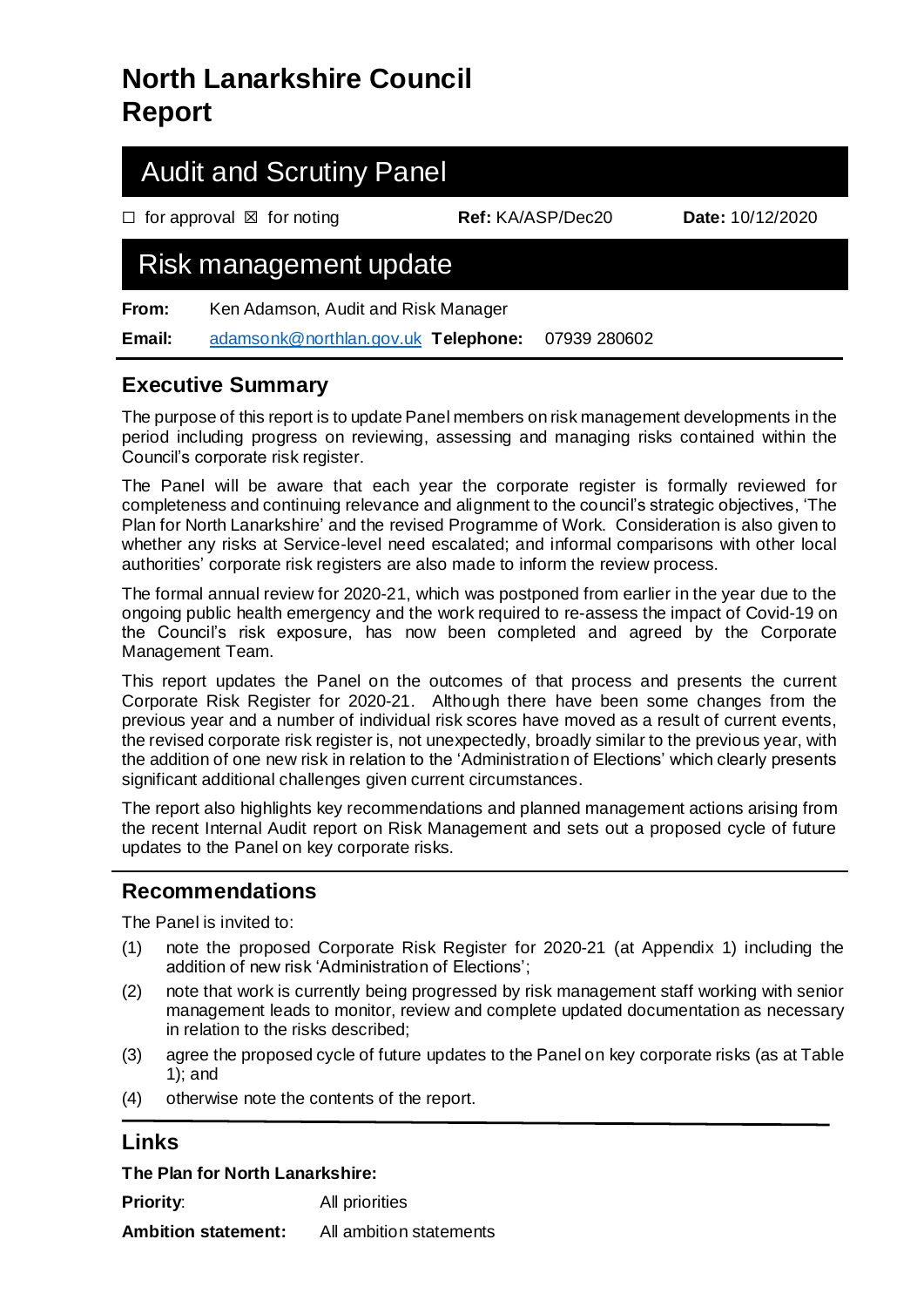### **1. Background**

- 1.1 The Council's Risk Management Strategy requires that the corporate risk register be refreshed on an annual basis; led by the Corporate Risk Team, working with the Risk Management Corporate Working Group on behalf of, and in consultation with, the Corporate Management Team. In addition, each Service is required to maintain its own risk register in respect of the operational service risks within their areas of responsibility.
- 1.2 An annual review/refresh exercise was originally planned to take place in the Spring of 2020 but was postponed due to the pandemic. The review exercise has now been undertaken and the results agreed with CMT. This process has involved discussion with members of the RMCWG to consider issue arising from individual Service risk registers, external benchmarking with corporate risk registers of other councils, and most importantly has been informed by, and considered against, *The Plan for North Lanarkshire'* and the revised '*Programme of Work for 2020 and Beyond'* as approved by Policy & Strategy Committee in March 2020.
- 1.3 This paper presents the Panel with the results of that process.

### **2. Report**

### **Corporate Risk Register 2020-21**

- 2.1 The Panel will recall that the definition of a corporate risk in the approved Risk Management Strategy is given as "those risks which can impact the Council in achieving its priorities and stated objectives, or are more strategic in nature and require corporate oversight". Such risks may have the potential to impact many Services, and/or can impact significantly on the Council in terms of financial costs, reputational damage and the achievement of key plans or ambitions. The corporate risk register may also include significant Service level risks which have been escalated for attention at a strategic level.
- 2.2 The approved corporate risk register for 2019-20 contained 23 risks as outlined in the table in Appendix 1. Risks within the register were subject to ongoing monitoring and review throughout the year, with regular risk reporting to both the Corporate Management Team and the Audit and Scrutiny Panel.
- 2.3 In recent months and as previously reported, pending the delayed annual review of the corporate risk register, the pandemic shifted risk management priorities as the Council responded to Covid-19, and undertook the reassessment of a number of corporate and key service risks to reflect the impacts of Covid-19 on the nature of the risks being faced and on the adequacy and effectiveness of current controls and actions being progressed (and planned) in response.
- 2.4 A corporate risk relating to the Covid-19 pandemic was added to the corporate risk register earlier in the year and after the review process outlined above was completed, an additional risk in relation to the administration of elections has also been added. . Although already recognised in the relevant Service risk register, the safe, efficient and effective delivery of elections during the current pandemic clearly presents significantly greater risks which will require to be effectively managed given the potential reputational impact on the Council of any failures. Work is therefore underway to populate relevant documentation in relation to the current assessment and management of this corporate risk. The current corporate risk register for 2020-21 agreed by CMT (at Appendix 1) therefore contains 25 risks.
- 2.5 Members should note that the risks included in the corporate register with the highest residual scores include a number of issues (such as information governance, climate change and health and safety) that feature prominently in the corporate risk registers of many other local authorities and public bodies.
- 2.6 In addition, the Panel should note that corporate risks with higher residual scores often relate to issues where there are significant constraints as to how much the Council can directly influence the nature and scale of the risk (e.g. those risks, such as tackling poverty and the implementation of the ERDP, which are closely linked to the performance of the national and local economy).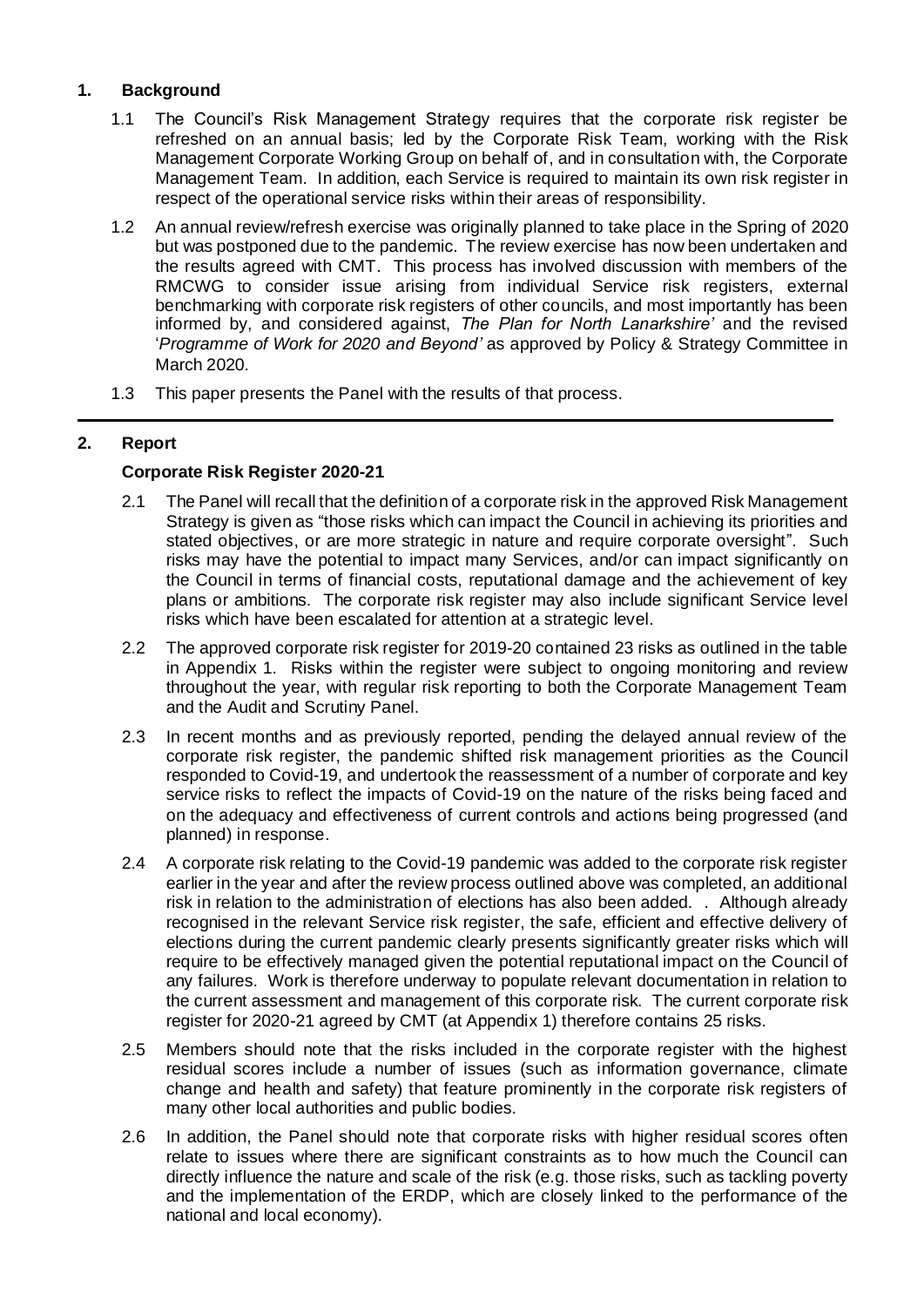- 2.7 Another category of risks with higher residual scores relates to risks where even with the most robust internal arrangements, there is always the potential that issues can occur due to the nature of the risk (e.g. public protection and information governance).
- 2.8 Members should note, therefore, that a high residual risk score is not in itself a 'bad thing' and sometimes reflects that the Council's ability to do anything about some risks may be limited, or the cost of taking any action may be disproportionate to the potential benefit gained. This course of action is common for large external risks. Good risk management practice suggests that in these cases the response may be toleration but the risk should be tracked so managers are ready to reconsider should it start to escalate. In this regard, the Panel should note that management regularly review all such corporate risks to ensure that existing control and governance arrangements remain proportionate, adequate and effective and that, where appropriate, any additional planned actions are identified and progressed.

#### **Internal Audit report on the Council's risk management arrangements**

- 2.9 The Panel will be aware of the recent Internal Audit report on the council's risk management arrangements, the findings and management responses to which are included within the Internal Audit Progress report elsewhere on the agenda for this meeting.
- 2.10 Management are pleased that the Internal Audit report recognises the improvements made to the Council's risk management arrangements but recognises that further improvements are required. Management responses provided to the audit report have been agreed with the Corporate Management Team.
- 2.11 There are two particular matters arising that should be highlighted. The first issue relates to the recommendation about the need to finalise the detailed documentation in relation to risks on the corporate risk register which are not yet 'live'. Three corporate risks are still in draft form and CMT/Risk Leads have committed to having these completed by the end of November 2020.
- 2.12 The other issue relates to the recommendation about the need to further develop the monitoring, review and challenge of the corporate risks by CMT. The management response agreed with CMT commits the Audit and Risk Manager to submitting regular reports which will allow CMT to periodically review a sample of key corporate risks to monitor, challenge and assess how well those corporate risks are being managed.
- 2.13 To that end, the CMT has agreed that it will receive a detailed report on one corporate risk each month. A proposed timetable for reports to CMT (and subsequently to the Panel) is set out in the table below. To enable a degree of synergy between reports to the CMT and the Panel, it is proposed that at each cycle, Risk Leads for two of the three risks reporting to the CMT, also attend and submit reports to the Panel. The Panel is, therefore. asked to confirm its agreement to receiving reports on the two risks selected for reporting to the Panel in cycles 1 and 2 of 2021 as outlined below:

| 2021    | <b>Month</b> | <b>Risk Lead report to CMT</b>       | <b>Risk Lead report to ASP</b> |
|---------|--------------|--------------------------------------|--------------------------------|
|         | Jan          | ERDP                                 |                                |
| Cycle 1 | Feb          | <b>Tackling Poverty</b>              |                                |
|         | Mar          | <b>Engagement &amp; Consultation</b> |                                |
|         | Apr          | <b>Information Governance</b>        |                                |
| Cycle 2 | May          | <b>Public Protection</b>             |                                |
|         | Jun          | Health & Safety                      | (reported in Sep 2020)         |

#### **Table 1: Proposed timetable for reporting on key corporate risks**

#### **Other developments**

2.14 The Council's risk management arrangements continue to ensure that appropriate consideration is given to risk and risk management on both the Corporate Management and Service Management Teams. Risk continues also to be embedded in the Council's resilience arrangements and within the Council's project management arrangements.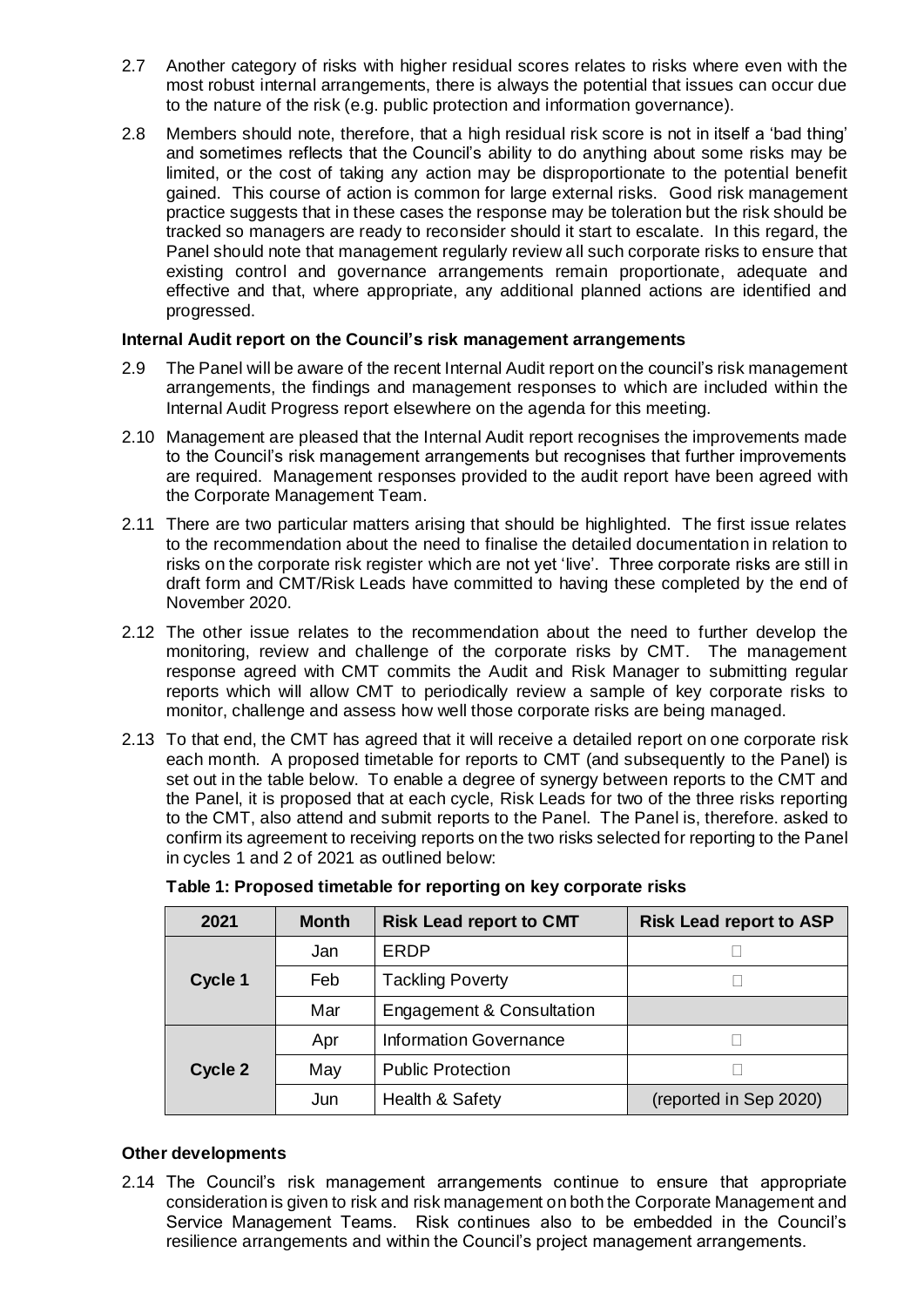- 2.15 Good progress continues to be made on a wide range of other improvement actions which are designed to ensure that the Council can demonstrate mature and effective risk management arrangements.
- 2.16 Significant attention continues to be given to ensuring that staff have appropriate risk management tools and knowledge, proportionate to their roles and responsibilities, which will support the delivery of risk management activities, including on the use of the Council's Figtree risk management system. This include a specific focus on further developing the skills within the network of Risk Champions and Risk Facilitators across the organisation, to ensure they are adequately equipped to support Services in their consideration and management of risk.
- 2.17 The corporate risk management team also continues to engage with, and support, a number of additional workstreams to ensure that risk management is embedded within other key corporate processes including project management, procurement improvement actions and the Council's wider business planning processes. The team also continues to provide specific targeted additional support to risk management activity within a number of key corporate projects including the in-sourcing of Cultural and Leisure Services and the Enterprise Strategic Partnership Contract.

#### **3. Equality and diversity**

#### **Fairer Scotland Duty**

There is no requirement to carry out a Fairer Scotland assessment in this instance.

#### **Equality Impact Assessment**

There is no requirement to carry out an equality impact assessment in this instance.

| 4. Implications                      |                                                                                                                                                                                                                                                                                     |
|--------------------------------------|-------------------------------------------------------------------------------------------------------------------------------------------------------------------------------------------------------------------------------------------------------------------------------------|
| <b>Financial impact</b>              | None identified                                                                                                                                                                                                                                                                     |
| <b>HR/Policy /Legislative Impact</b> | None identified                                                                                                                                                                                                                                                                     |
| <b>Environmental Impact</b>          | None identified                                                                                                                                                                                                                                                                     |
| <b>Risk impact</b>                   | Effective oversight of corporate risks will enable CMT and<br>Services to more effectively manage and monitor their risks<br>increasing the likelihood of the Council achieving its<br>ambitions and plans by more effectively mitigating potential<br>threats to planned outcomes. |

#### **5. Measures of success**

- 5.1 The corporate risk management team will continue to report quarterly to CMT and the Audit and Scrutiny Panel providing an overview of the management of the Council's key corporate risks, and updating on progress in respect of planned improvements to the Council's risk management arrangements.
- 5.2 The adequacy and effectiveness of the Council's risk management arrangements will be independently reviewed regularly by Internal Audit, who will report directly on the results of that work to the Audit and Scrutiny Panel.
- 5.3 Effective risk management arrangements assist the Council in achieving planned outcomes and/or help the Council mitigate the impacts of adverse events.

#### **6. Supporting Documents**

**Appendix 1** Summary of approved Corporate Risk Register for 2020-21

**Ken Adamson, Audit and Risk Manager**